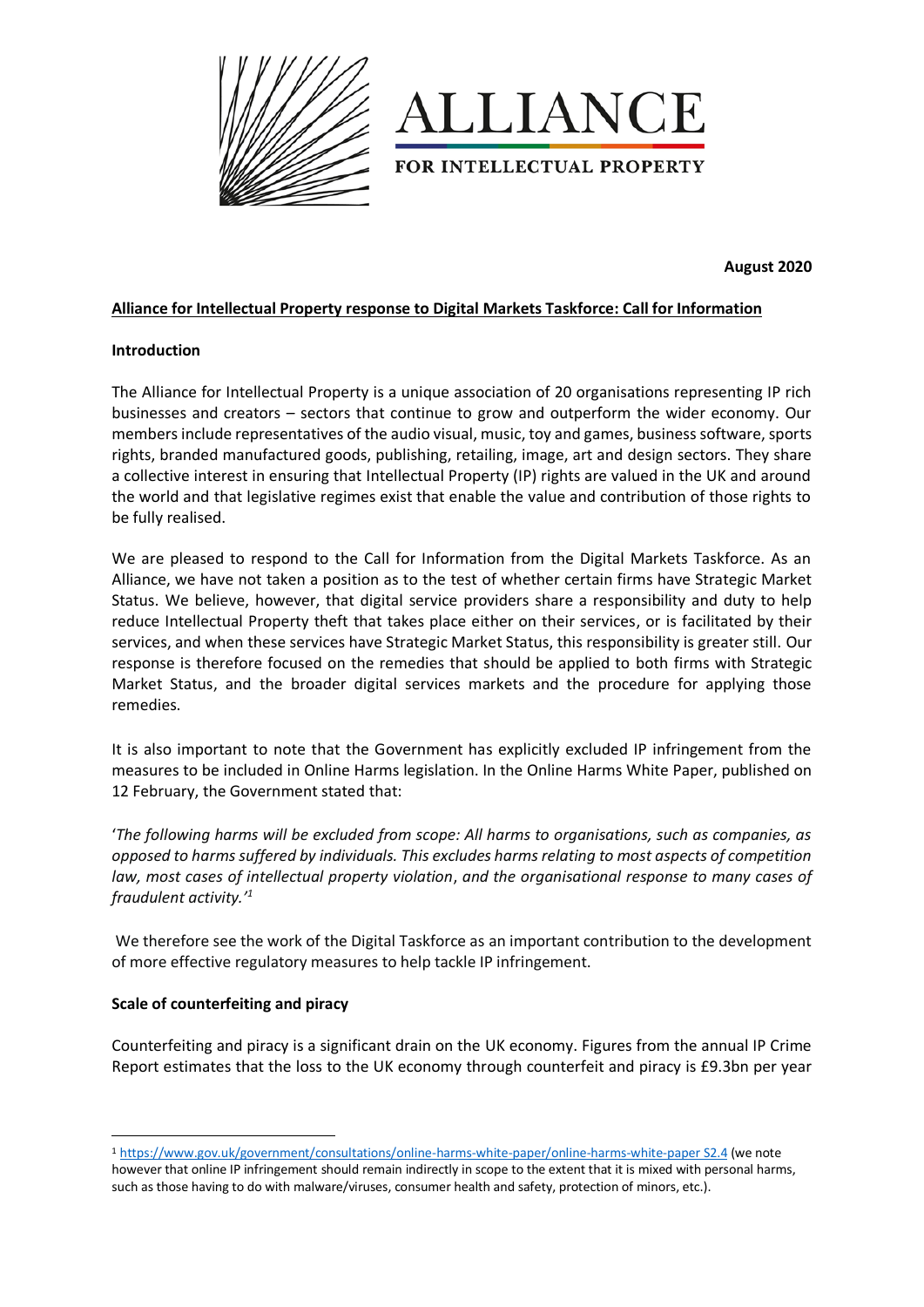



and 60,000 job losses.<sup>2</sup> There are also significant links of serious and organised crime to counterfeiting and piracy.

As Giles York, QPM, Chief Constable of Sussex police and the national police lead for IP Crime, wrote in the Annual IP Crime Group Report in September 2019:

*'The publication of this year's annual IP Crime and Enforcement Report provides ample evidence of the corrosive effect organised crime has on businesses and communities; specifically in connection with the trade in counterfeit and illicit trade goods. Intellectual Property Crime is a feature of organised crime and highly profitable, accounting for almost 4% of UK imports (£9.3 billion in value) and more importantly accounts for £4 billion in lost tax revenue and 60,000 UK jobs.'*

# **The opportunity for the growth of IP rich industries**

In 2018, the Government published its Creative Industries Sector Deal which aims to double Britain's share of the global creative immersive content market by 2025. By this time, the value of this market is expected to reach £30 billion. The Sector Deal commits to a joint investment from government and industry of £150 million to help the country's world-leading cultural and creative businesses thrive. Within this raft of initiatives are measures to improve IP protection, including the formation of three roundtables to discuss the challenges presented by: social media and user upload sites; online marketplaces; and digital advertising with internet intermediaries. These voluntary measures, though welcome, have been extremely slow in coming to agreements and have no statutory underpinning. Any codes of conduct agreed through the roundtable process, given they are voluntary, must not preclude or impact either the assignment of Strategic Market Status or the creation of individual codes of conducts for specific firms that might flow from the consultation.

We therefore believe that the eventual outcome of the Digital Taskforce's work will be vital in ensuring firms, including but not limited to those with Strategic Market Status, take responsibility for their part in reducing IP infringement. Tackling IP infringement is all the more crucial for IP rich industries, and those that work in them, which have been significantly impacted by the COVID-19 pandemic and are now facing unprecedented challenges.

### **The problem**

**.** 

Tackling counterfeiting and piracy is crucial to delivering on the UK's ambitions to grow our IP rich industries. There are a whole range of initiatives that are being deployed to achieve this aim including education campaigns, directing consumers to legitimate sites, growing the number of legal services that are available, civil action to block access to illicit services, and law enforcement activity to disrupt the criminals who run the illicit services.

<sup>2</sup>[https://assets.publishing.service.gov.uk/government/uploads/system/uploads/attachment\\_data/file/842351/IP-Crime-](https://assets.publishing.service.gov.uk/government/uploads/system/uploads/attachment_data/file/842351/IP-Crime-Report-2019.pdf)[Report-2019.pdf](https://assets.publishing.service.gov.uk/government/uploads/system/uploads/attachment_data/file/842351/IP-Crime-Report-2019.pdf)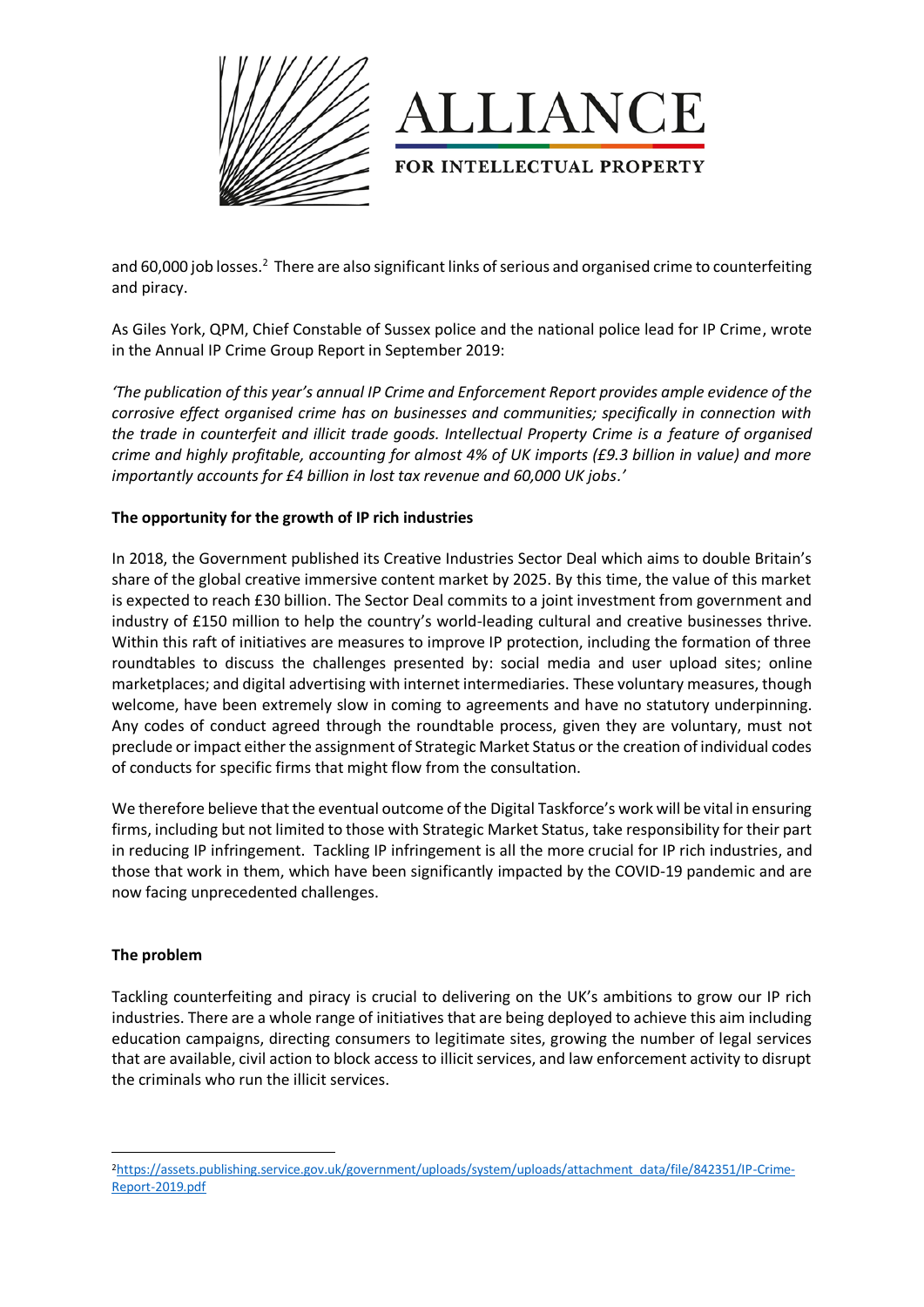



### **Remedies and Code of Conduct -** *Response to questions 5-8*

The Call for Information from the Digital Markets Taskforce mentions the objectives for a code of conduct suggested by the market study, those being fair trading, open choices, and trust and transparency.

We believe that reducing IP infringement has a direct correlation with two of those objectives: fair trading and trust and transparency, with a particular focus on trust and transparency. We agree that high level objectives with supporting guidance on how they should be applied would be a reasonable approach.

One of the major challenges faced by IP owners in tackling infringement is the availability of information on those who are making available IP infringing services on digital platforms, both counterfeit goods and pirated content.Many IP owners also struggle to control the sale of goods which infringe territorial copyright.

The current self-disclosure regime for operators of online services contained within the E-Commerce Directive for digital services (Article 5) is ill defined and has no enforcement regime. This makes it very easy for illicit business operators to provide counterfeits and pirated content to the public – they can simply ignore the requirement to self-disclose their identity, and indeed they routinely do so with complete impunity. Fixing this gap in the law would fulfil the original intent of the self-disclosure scheme by ensuring that consumers and other businesses know who they are dealing with when they interact with online services. It would also bring much broader benefits for building trust in digital markets and ensure fair competition for legitimate businesses, since knowledge of operator identity is essential to fighting a wide range of harms, such as scam websites and websites offering other types of illegal services having nothing to do with IP.

It is important that all providers of critical business infrastructure, including but not limited to digital platforms with Strategic Market Status, take greater responsibility to 'Know their Business Customers', and have a duty to have verification protocols in place to ensure such business customers are engaged in legitimate business activities, and where they are found to be engaged in illicit activity such as IP infringement, there is a clear process in place to prevent that activity. Such a process could at last provide for meaningful consequences – in the form of loss of access to business-critical UK infrastructure (hosting, payments, etc.) – whenever illicit businesses choose to ignore the selfdisclosure regime of the E-Commerce Directive.

We would urge, that, given the Taskforce is committed to looking at *Interventions to address competition problems which may also relate to platforms that do not have SMS,* a greater responsibility to Know Your Business Customer should be applied more widely, ensuring fair competition by reducing the sense of impunity that currently attaches to businesses that traffick in IP infringement and other harmful services and thus helping to protect the consumer, innovators and legitimate businesses.